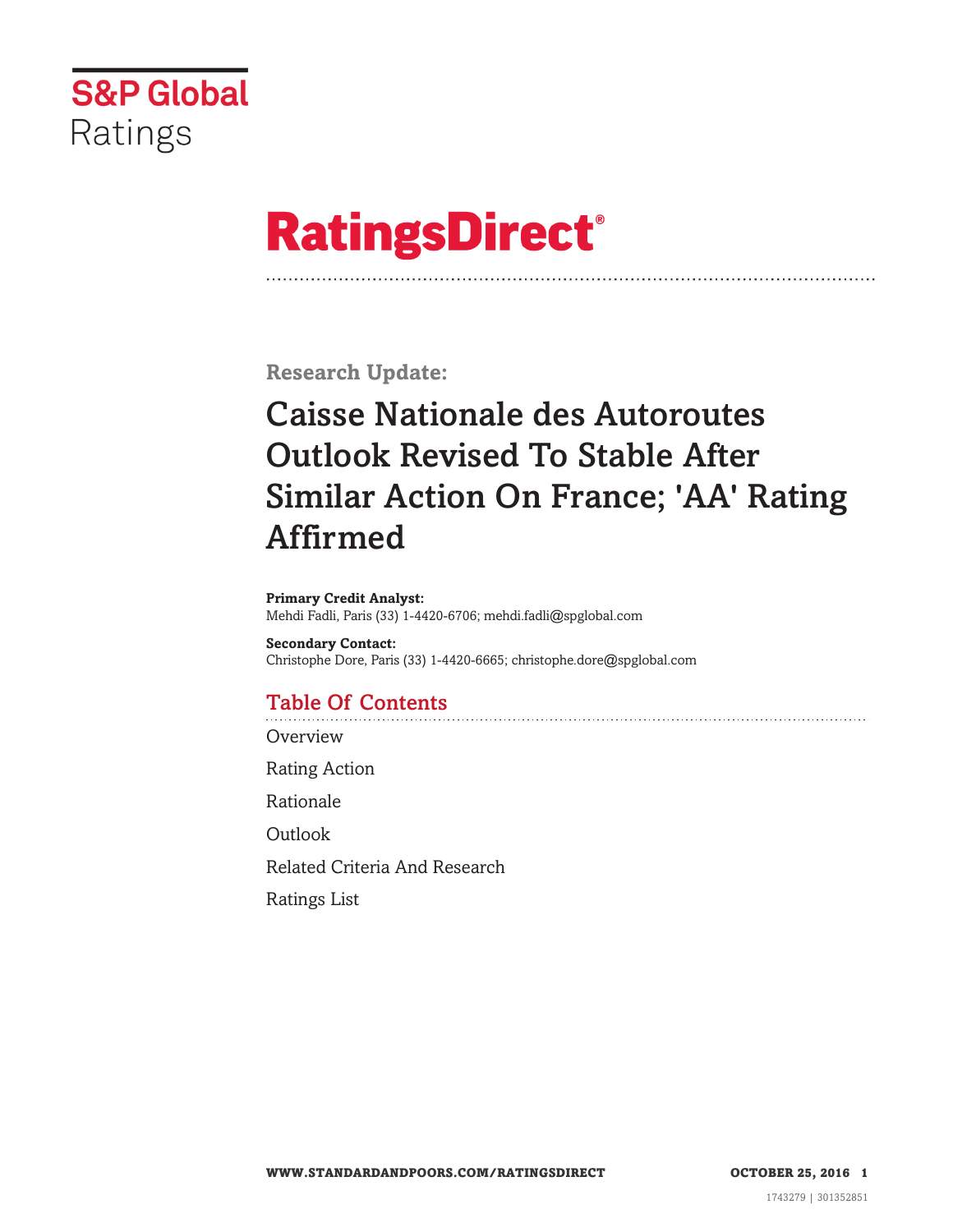#### <span id="page-1-0"></span>**Research Update:**

# **Caisse Nationale des Autoroutes Outlook Revised To Stable After Similar Action On France; 'AA' Rating Affirmed**

#### **Overview**

- On Oct. 21, 2016, we revised our outlook on France to stable from negative and affirmed the 'AA/A-1+' sovereign credit ratings.
- We are therefore revising our outlook on Caisse Nationale des Autoroutes to stable from negative and affirming our 'AA' rating.
- The stable outlook reflects the stable outlook on France.

### **Rating Action**

On Oct. 25, 2016, S&P Global Ratings revised its outlook on Caisse Nationale des Autoroutes (CNA) to stable from negative. The 'AA' long-term issuer credit rating was affirmed.

### **Rationale**

The outlook revision follows our similar action on France on Oct. 21, 2016 (see "Outlook On France Revised To Stable On Steadying Growth And Fiscal Outcomes; 'AA/A-1+' Ratings Affirmed," published on RatingsDirect).

We consider CNA to be a government-related entity (GRE). In our view, there is an almost certain likelihood that CNA would receive timely and sufficient extraordinary support from the French government in the event of financial distress. Moreover, we view CNA as a nonseverable arm of the government and we do not believe the likelihood of government support is subject to transition risk. As a result, we expect the rating and outlook on CNA to move in line with those on France. Furthermore, we consider that the French government's limited level of contingent liabilities does not constrain its capacity and willingness to support CNA in a timely manner in case of financial distress. More generally, we don't consider the government's general propensity to support the GRE sector to be doubtful.

Our opinion of an almost certain likelihood of government support reflects our view that CNA:

• Plays a critical role for France as a nonseverable arm of the government. As a state administrative agency ("établissement public à caractère administratif" d'Etat; EPA), CNA was specifically created by the central government for the sole mission of funding the construction and development of the French motorway network. CNA's successful accomplishment of its mission gradually transforms it into a debt amortizing structure. A default of CNA would also jeopardize the government's reputation and that of other GREs, especially those with an EPA status; and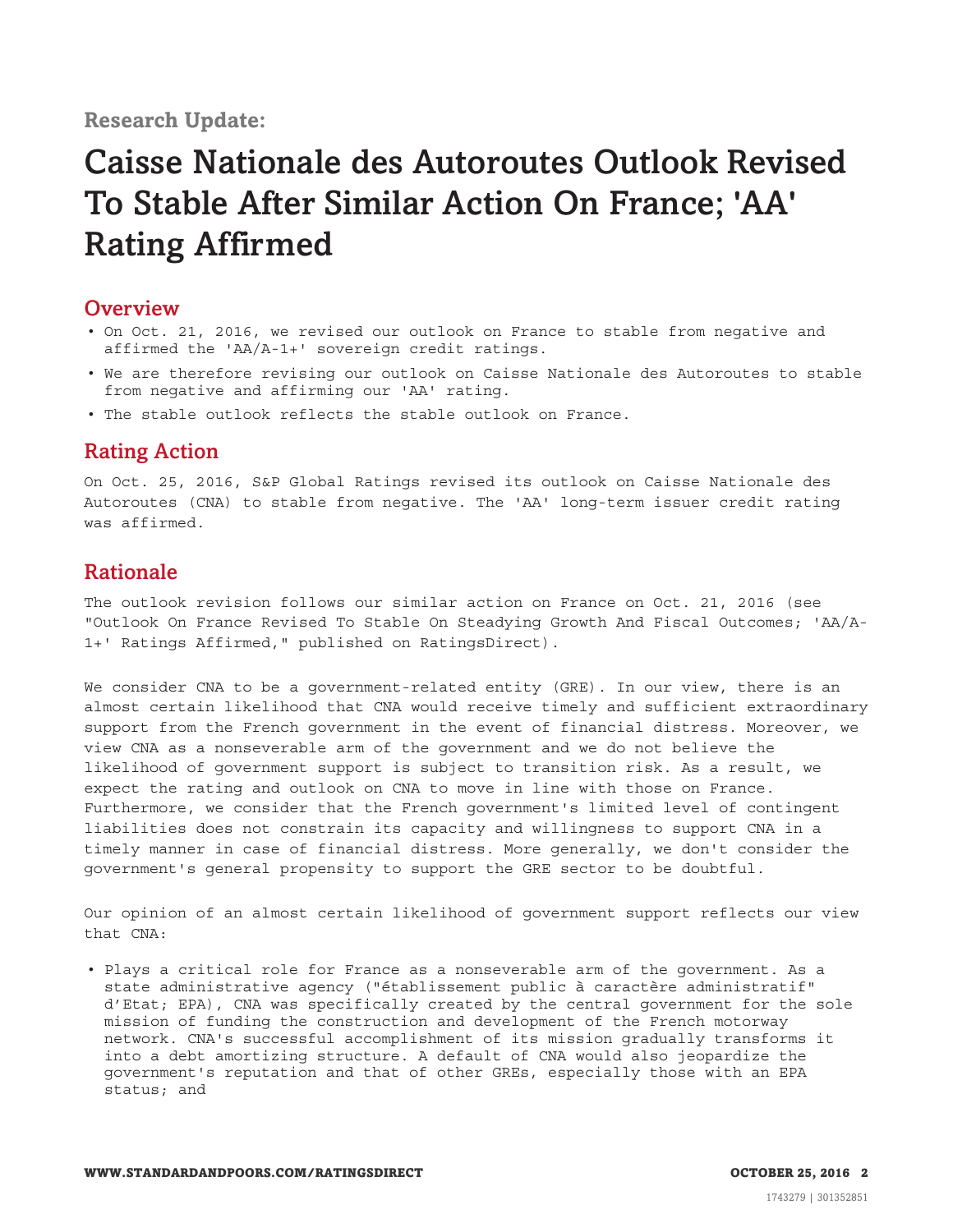*Research Update: Caisse Nationale des Autoroutes Outlook Revised To Stable After Similar Action On France; 'AA' Rating Affirmed*

• Has an integral link with its sole owner, the French government, and is subject to close state supervision and control. CNA's status as an EPA makes the French government ultimately responsible for its obligations, including financial debt. CNA cannot go bankrupt and if it were dissolved, all assets and liabilities would be transferred to the French state or a state-designated body. Moreover, if necessary, we understand that the state could intervene swiftly, notably through its debt amortization fund (Caisse de la Dette Publique; CDP).

Created in 1963 for an unlimited duration, CNA's mission was to obtain long-term financial resources from domestic and foreign capital markets, and lend the proceeds to the concessionaires at the same cost and on identical terms. French toll-road operators (TROs), which have been responsible for designing, building, financing, and operating the national highway system in France, were privatized in 2006, and since 2010 can no longer benefit from privileged access to CNA as the central government's specific financing arm for the building and development of the motorway network. Only the two smaller tunnel operators retain such access, but their funding needs are comparatively very low. Consequently, CNA has gradually become a debtamortization vehicle.

We consider CNA's status as an EPA to be key to the rating. A default of CNA would, in our opinion, be detrimental to the government's reputation and to other GREs with the same EPA status. Law 80-539 of July 16, 1980, ensures that the ultimate responsibility to unpaid creditors resides with the French government, and an EPA may not be subject to bankruptcy proceedings. Furthermore, we believe that, if necessary, the government would be able to intervene in a timely manner through CDP, which has the mission of preserving the quality of the French government's credit standing. Given that TROs must repay any loans granted by CNA 15 days before CNA's own financial commitments are due, we consider that this delay would be highly sufficient for the central government to intervene if necessary.

The government directly controls CNA's decision-making, approves its budgets and accounts, and sets the limits on its annual borrowing. We consider that there is a robust track record of government supervision and ongoing operational support. In particular, we believe that there are efficient processes to alert the government to any situation in which tight liquidity at the TROs, which provide the bulk of CNA's cash inflows, could affect CNA. Furthermore, covenants protect CNA from major adverse business and financial changes at the TROs. Moreover, the government regulates the concessionaires (tunnel operators and TROs), and the risk of contract cancellation provides a strong incentive for the TROs to honor their debt obligations to CNA.

CNA's debt, which peaked at about  $E22.3$  billion in 2002, dropped to slightly less than  $€6$  billion by Dec. 31, 2015, and is expected to decrease to less than  $€1.3$ billion by the end of 2018. On Aug. 9, 2016, the French government confirmed CNA's inclusion on a list of GREs that will be prohibited from issuing long-term debt in the financial markets or contracting long-term loans from August 2017, with the exception of long-term loans from the European Investment Bank (EIB). In the next three years, we expect CNA to use its available EIB loan to fund the two tunnel operators' financing needs.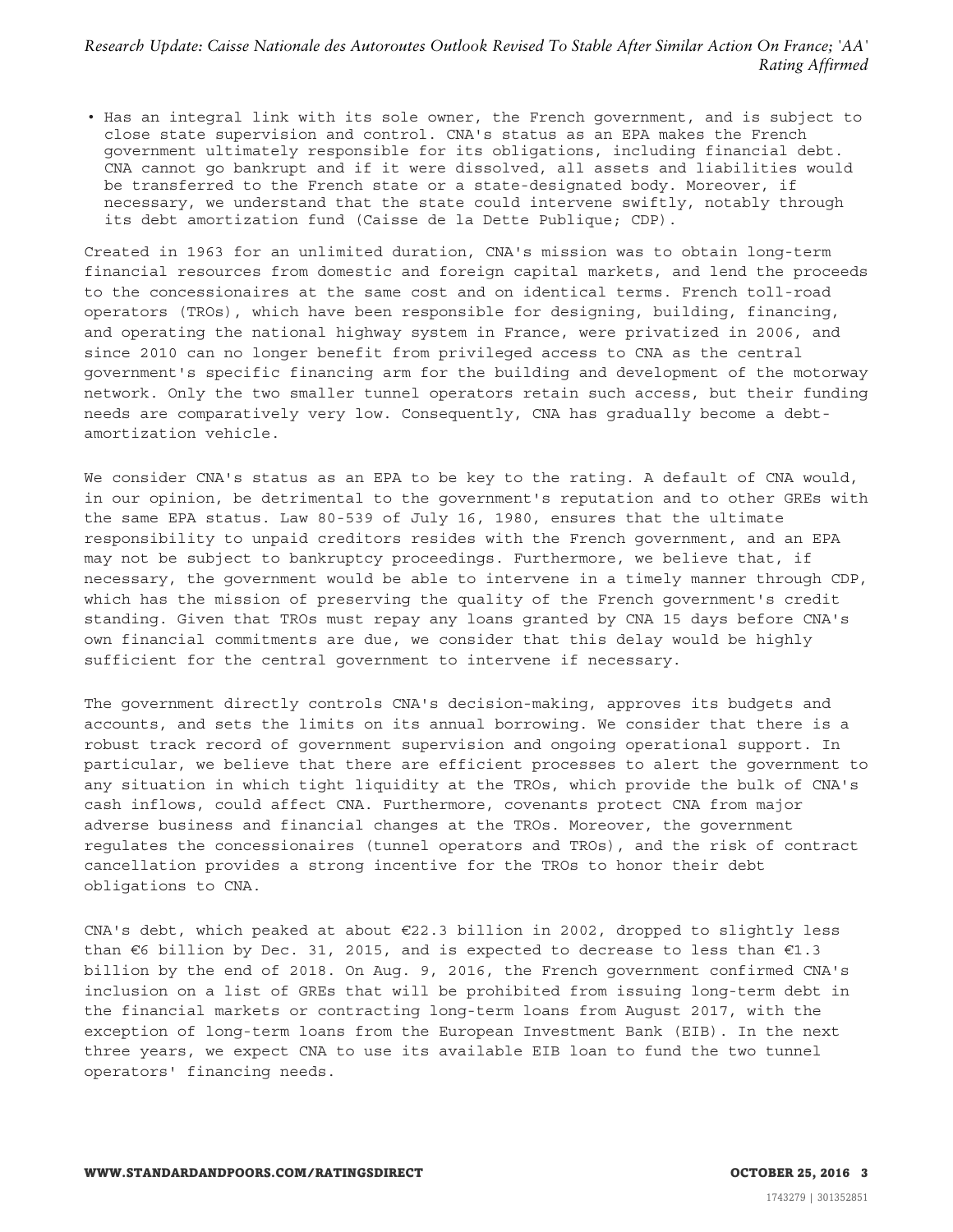<span id="page-3-0"></span>*Research Update: Caisse Nationale des Autoroutes Outlook Revised To Stable After Similar Action On France; 'AA' Rating Affirmed*

### **Outlook**

The stable outlook on CNA reflects the stable outlook on France. We believe that CNA will retain its critical role for and integral link with France. We therefore expect the ratings on CNA to move in line with those on the sovereign.

We consider that the risk that the French government would lift CNA's status as an EPA to be very unlikely. Nevertheless, were our assumption proven incorrect, and CNA's status as an EPA were waived, we could lower the rating by several notches, in the absence of the issuance of an offsetting state guarantee or a direct takeover by the central government of CNA's debt.

## **Related Criteria And Research**

#### **Related Criteria**

- General Criteria: Rating Government-Related Entities: Methodology And Assumptions - March 25, 2015
- General Criteria: Use Of CreditWatch And Outlooks September 14, 2009

#### **Related Research**

• Outlook On France Revised To Stable On Steadying Growth And Fiscal Outcomes; 'AA/A-1+' Ratings Affirmed - October 21, 2016

## **Ratings List**

Rating

|                                 | To             | From             |
|---------------------------------|----------------|------------------|
| Caisse Nationale des Autoroutes |                |                  |
| Issuer Credit Rating            |                |                  |
| Foreign and Local Currency      | $AA/Stable/--$ | $AA/Neqative/--$ |
| Senior Unsecured                |                |                  |
| Local Currency                  | AA             | AA               |

Certain terms used in this report, particularly certain adjectives used to express our view on rating relevant factors, have specific meanings ascribed to them in our criteria, and should therefore be read in conjunction with such criteria. Please see Ratings Criteria at www.standardandpoors.com for further information. Complete ratings information is available to subscribers of RatingsDirect at www.globalcreditportal.com and at spcapitaliq.com. All ratings affected by this rating action can be found on S&P Global Ratings' public Web site at www.standardandpoors.com. Use the Ratings search box located in the left column. Alternatively, call one of the following S&P Global Ratings numbers: Client Support Europe (44) 20-7176-7176; London Press Office (44) 20-7176-3605; Paris (33) 1-4420- 6708; Frankfurt (49) 69-33-999-225; Stockholm (46) 8-440-5914; or Moscow 7 (495) 783-4009.

#### **Additional Contact:**

International Public Finance Ratings Europe; PublicFinanceEurope@spglobal.com